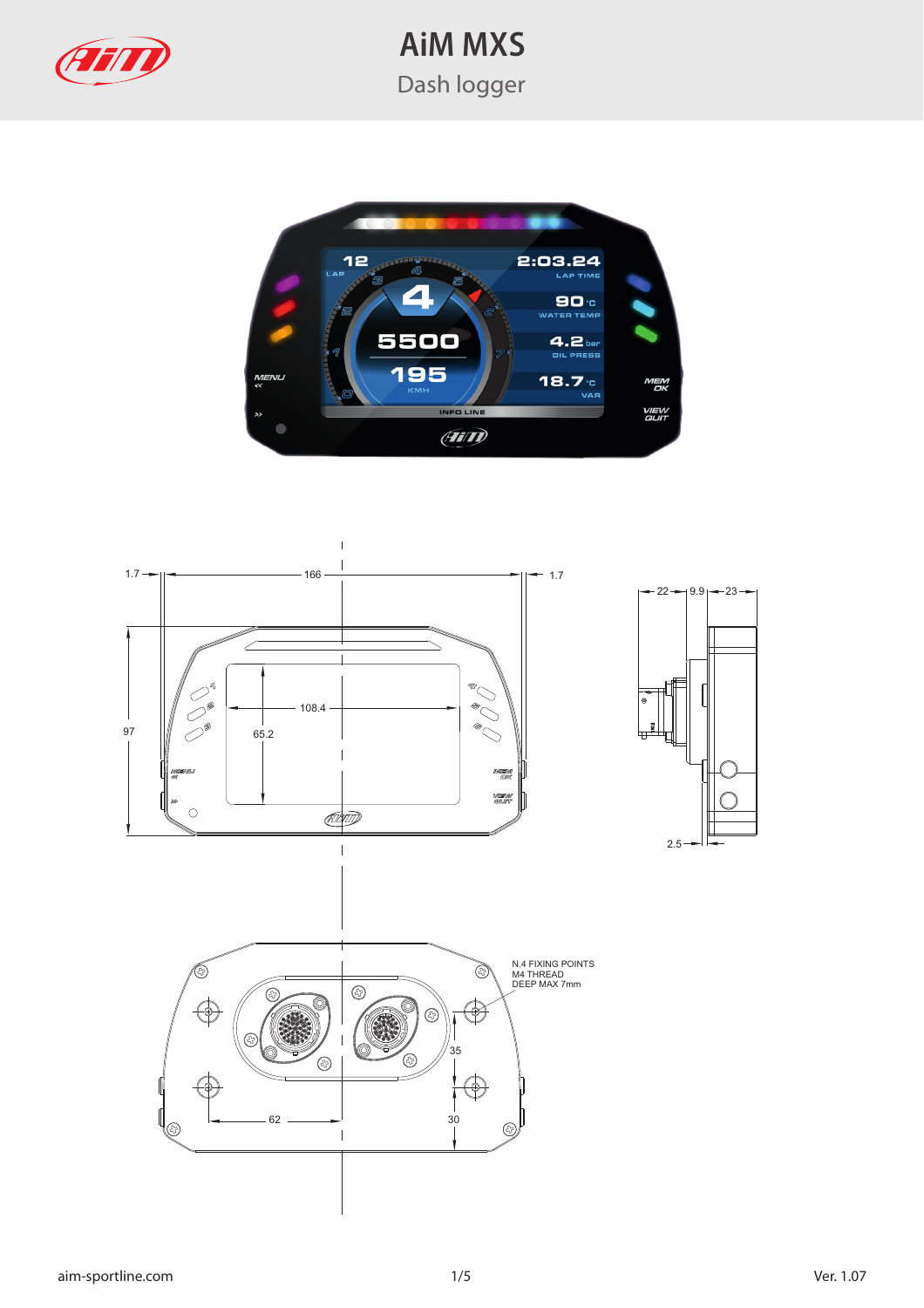

#### **Technical specifications**

| <b>Display</b>              | 5" TFT                                                                                 |  |
|-----------------------------|----------------------------------------------------------------------------------------|--|
| <b>Resolution</b>           | 800x480 pixels                                                                         |  |
| <b>Contrast</b>             | 600:1                                                                                  |  |
| <b>Brightness</b>           | 700cd/m2 - 1,100 Lumen                                                                 |  |
| <b>Ambient light sensor</b> | Yes                                                                                    |  |
| <b>Alarm LEDs</b>           | 6 configurable RGB LEDs                                                                |  |
| <b>Shift Lights</b>         | 10 configurable RGB LEDs                                                               |  |
| <b>CAN</b> connections      | 3                                                                                      |  |
| <b>ECU</b> connection       | CAN, RS232 or K-Line to 1,000+ industry leading ECUs                                   |  |
| <b>External modules</b>     | GPS Module, Channel Expansion, Thermocouple Expansion, Lambda Controller, SmartyCam HD |  |
| <b>Analog inputs</b>        | 8 fully configurable, max 1,000 Hz each                                                |  |
| <b>Digital inputs</b>       | 4 Speed inputs, lap signal, coil RPM input                                             |  |
| <b>Digital outputs</b>      | 2 (1 Amp max each)                                                                     |  |
| <b>Second CAN</b>           | Yes                                                                                    |  |
| <b>WiFi connection</b>      | Yes                                                                                    |  |
| <b>Inertial platform</b>    | Internal 3 axis ±5G accelerometer + 3 axis gyro                                        |  |
| <b>Internal memory</b>      | 4 GB                                                                                   |  |
| <b>Body</b>                 | Anodized Aluminum                                                                      |  |
| <b>Pushbuttons</b>          | Metallic                                                                               |  |
| <b>Connectors</b>           | 2 Motorsport connectors                                                                |  |
| <b>Dimensions</b>           | 169.4 x 97 x 23 mm                                                                     |  |
| Weight                      | 530 g                                                                                  |  |
| <b>Power consumption</b>    | 400 mA                                                                                 |  |
| Waterproof                  | <b>IP65</b>                                                                            |  |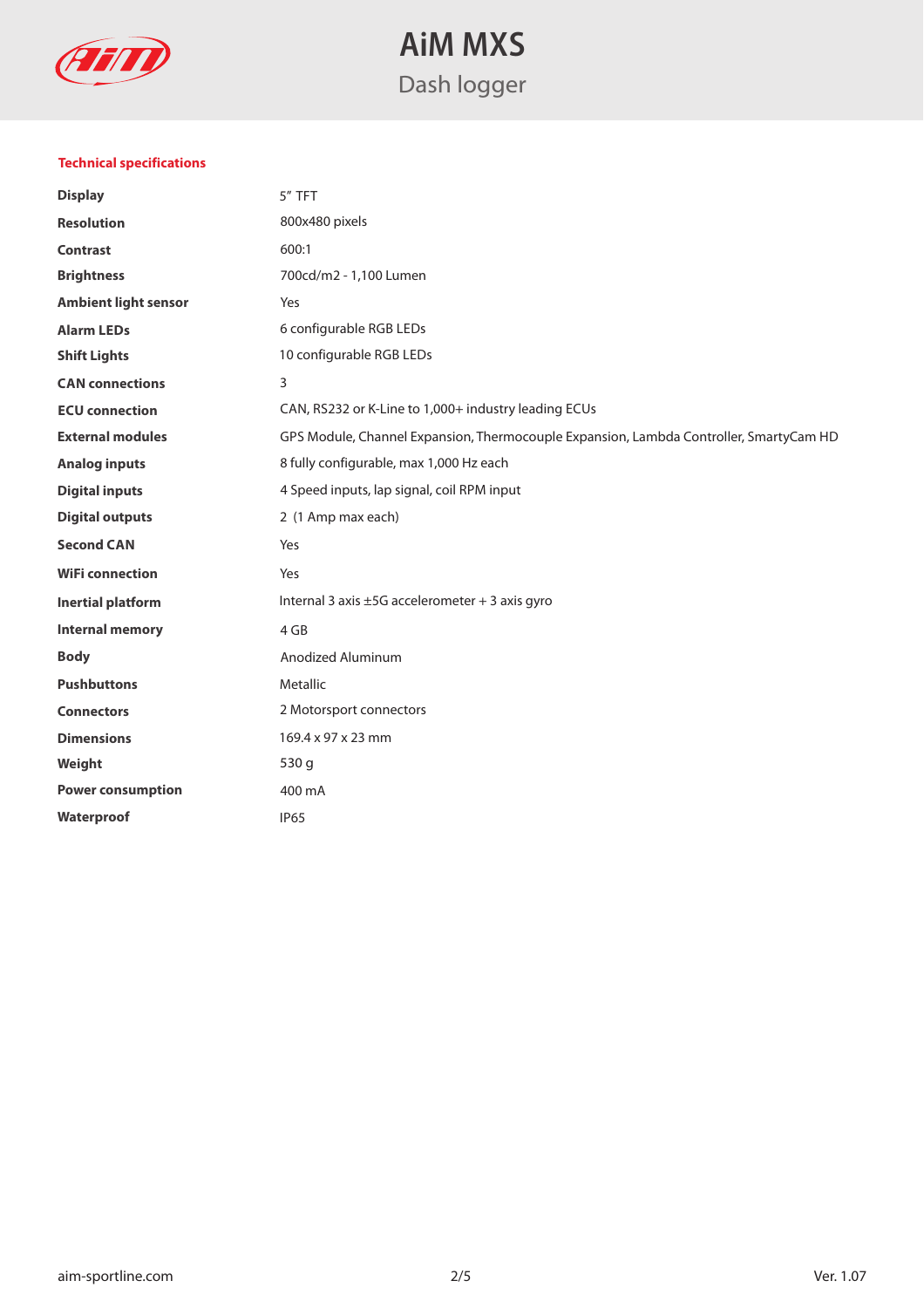

#### **In the box**

MXS, GPS Module with cable, USB cable, 37 pins standard harness, Race Studio 3 software

#### **Part numbers**

| X21MXSGPS130 | $MXS + GPS$ Module with 1.30 m cable length |
|--------------|---------------------------------------------|
| X21MXSGPS400 | $MXS + GPS$ Module with 4.00 m cable length |

#### **Spare parts**

| V02573010   | 37 pins standard harness            |
|-------------|-------------------------------------|
| X40GPS5B130 | GPS Module with 1.30 m cable length |
| X40GPS5B400 | GPS Module with 4.00 m cable length |
| V02573030   | USB adapter                         |
| X90TMPC002  | USB cable                           |

#### **Optionals**

| V02573020        | 22 pins harness                      |
|------------------|--------------------------------------|
| V02573080        | 22 pins harness with 1 thermocouple  |
| V02573160        | 22 pins harness with 2 thermocouples |
| V02573040        | 37 pins harness with 1 thermocouple  |
| V02573050        | 37 pins harness with 2 thermocouples |
| 5CN822F00        | 22 pin female Deutsch connector      |
| <b>5CN837F00</b> | 37 pin female Deutsch connector      |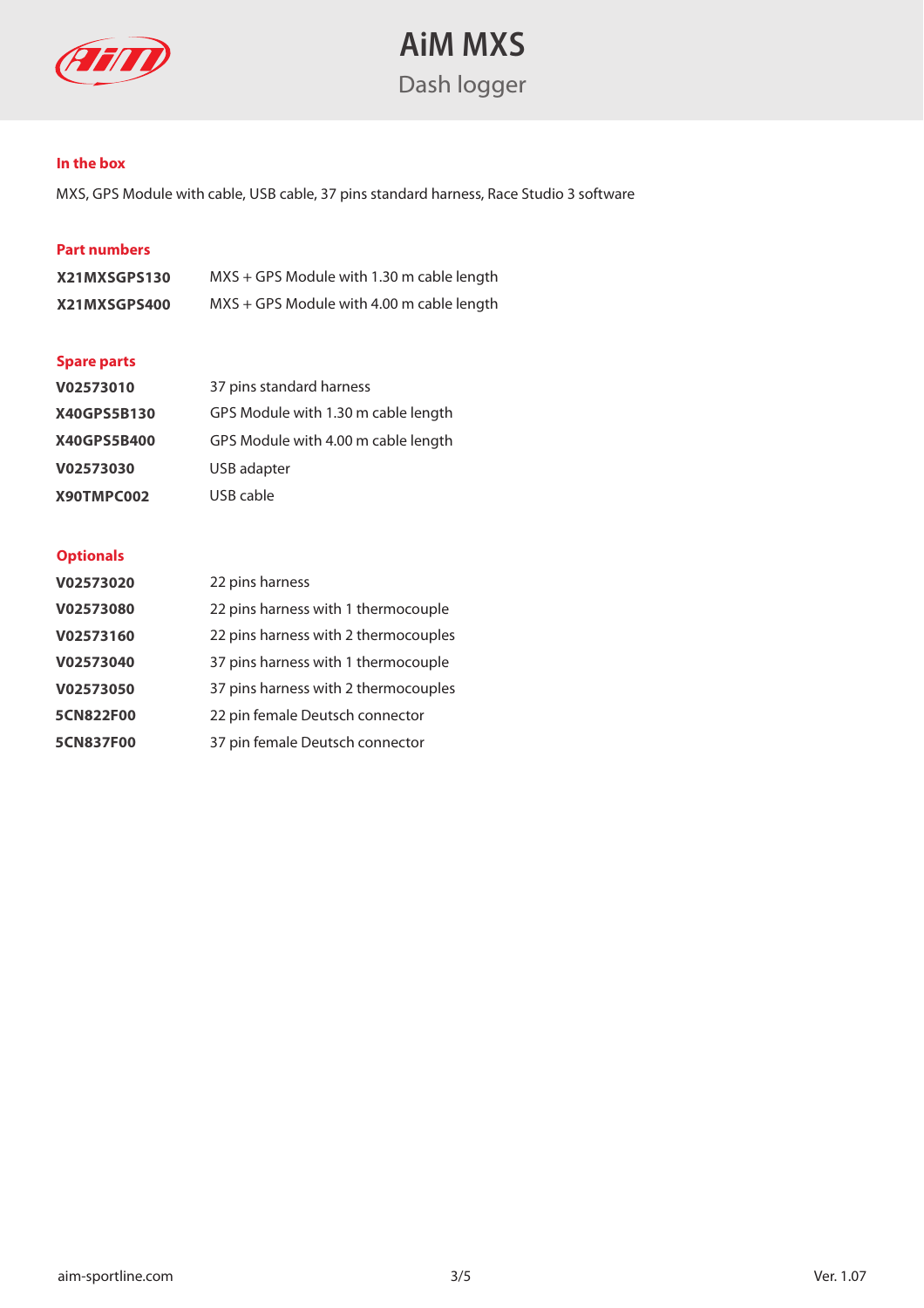



**37 pins Deutsch connector pin** 1 2 3 4 5 6 7 8  $\frac{6}{9}$ 10 11 12 13 14 15 16 17 18 19 20 21 22 23 24 25 26 27 28 29 30 31 32 33 34 35 36 37 9-15V Power input Battery GND CAN+ Exp GND +Vbattery CAN CAN- Exp +Vbext CAN1+ ECU CAN1- ECU GND K-Line ECU USB D+ USB D-GND RPM GND +Vbattery Optical Lap Speed GND +Vbattery Analog Input 1 Analog GND +Vbattery +Vreference Analog Input 2 Analog GND +Vbattery +Vreference Analog Input 3 Analog GND +Vbattery +Vreference Analog Input 4 Analog GND +Vbattery +Vreference **Pin function** 

| 22 pins Deutsch<br>connector pin | <b>Pin function</b> |  |  |
|----------------------------------|---------------------|--|--|
| 1                                | Analog Input 5      |  |  |
| 2                                | Analog GND          |  |  |
| 3                                | +Vbattery           |  |  |
| $\overline{4}$                   | +Vreference         |  |  |
| 5                                | Analog Input 6      |  |  |
| 6                                | Analog Input 7      |  |  |
| 7                                | Analog GND          |  |  |
| 8                                | +Vbattery           |  |  |
| 9                                | +Vreference         |  |  |
| 10                               | Analog Input 8      |  |  |
| 11                               | Speed 2             |  |  |
| 12                               | <b>GND</b>          |  |  |
| 13                               | +Vbattery           |  |  |
| 14                               | Speed <sub>3</sub>  |  |  |
| 15                               | Speed4              |  |  |
| 16                               | GND                 |  |  |
| 17                               | CAN2+ ECU           |  |  |
| 18                               | CAN2-ECU            |  |  |
| 19                               | Digital output 1    |  |  |
| 20                               | Digital output 2    |  |  |
| 21                               | <b>RS232TX</b>      |  |  |
| 22                               | <b>RS232RX</b>      |  |  |